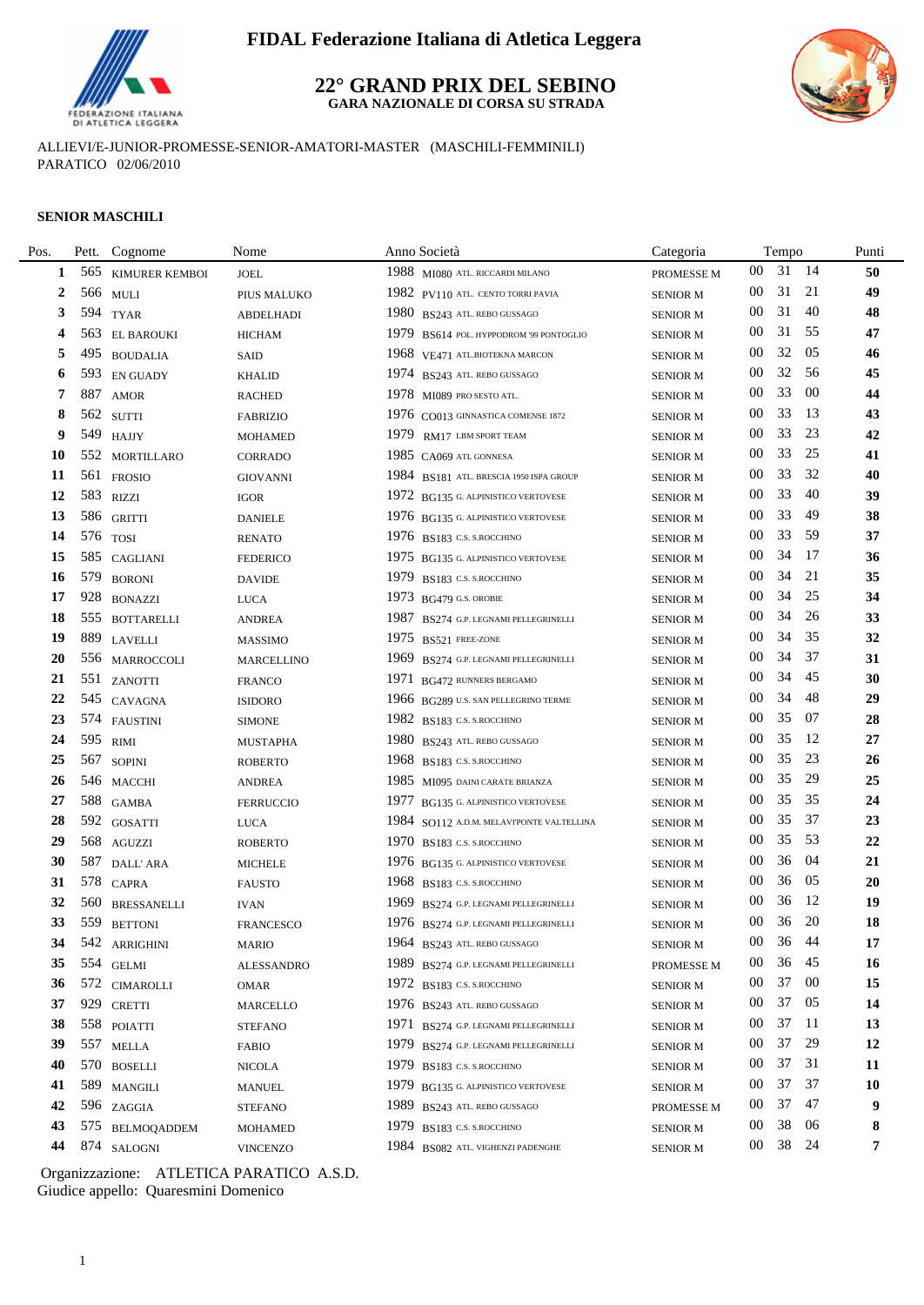

**22° GRAND PRIX DEL SEBINO**

**GARA NAZIONALE DI CORSA SU STRADA**



ALLIEVI/E-JUNIOR-PROMESSE-SENIOR-AMATORI-MASTER (MASCHILI-FEMMINILI) PARATICO 02/06/2010

#### **SENIOR MASCHILI**

| Pos. |        | Pett. Cognome     | Nome                 | Anno Società                               | Categoria       |                | Tempo |     | Punti                   |
|------|--------|-------------------|----------------------|--------------------------------------------|-----------------|----------------|-------|-----|-------------------------|
| 45   |        | 584 BARCELLA      | PASQUALE             | 1973 BG135 G. ALPINISTICO VERTOVESE        | <b>SENIOR M</b> | 00             | 38    | -31 | 6                       |
| 46   | 930    | <b>TESTA</b>      | <b>ATTILIO</b>       | 1974 BG236 LA RECASTELLO RADICI GROUP      | <b>SENIOR M</b> | 00             | 38    | 39  | 5                       |
| 47   | 569    | <b>BIANCHETTI</b> | <b>MASSIMO</b>       | 1965 BS183 C.S. S. ROCCHINO                | <b>SENIOR M</b> | $00\,$         | 39    | -19 | $\overline{\mathbf{4}}$ |
| 48   |        | 890 EL FARICI     | <b>ABDELLATIF</b>    | 1969 BS614 POL. HYPPODROM '99 PONTOGLIO    | <b>SENIOR M</b> | 00             | 39    | 37  | 3                       |
| 49   | 573    | <b>SIMONETTI</b>  | <b>MATTEO</b>        | 1983 BS183 C.S. S.ROCCHINO                 | <b>SENIOR M</b> | $00\,$         | 40    | -00 | $\overline{2}$          |
| 50   | 885    | PANIGADA          | PIERLUIGI            | 1966 BS199 ATL. VALLECAMONICA              | <b>SENIOR M</b> | $00\,$         | 41    | -52 | 1                       |
| 51   | 599    | PE                | <b>GIAN MARCO</b>    | 1988 BS562 ATL PARATICO                    | PROMESSE M      | $00\,$         | 43    | -13 | 1                       |
| 52   |        | 600 CANTONI       | <b>FABIO</b>         | 1989<br><b>BS562 ATL PARATICO</b>          | PROMESSE M      | $00\,$         | 47    | -14 | 1                       |
| 53   | 541    | <b>TENGATTINI</b> | <b>NICOLA</b>        | 1989 BS562 ATL. PARATICO                   | PROMESSE M      | NC             |       |     |                         |
| 54   | 553 RE |                   | <b>LUCA</b>          | 1989 BS274 G.P. LEGNAMI PELLEGRINELLI      | PROMESSE M      | NC             |       |     |                         |
| 55   | 548    | <b>TAHARY</b>     | MOHAMED RAPHAEL      | 1988 VB014 CO-VER SPORTIVA MAPEI           | PROMESSE M      | NC             |       |     |                         |
| 56   | 591    | <b>TIBERTI</b>    | <b>TITO FIORENZO</b> | 1981<br>BS538 ATL. GAVARDO '90 LIB.        | <b>SENIOR M</b> | NC             |       |     |                         |
| 57   | 931    | <b>ZENUCCHI</b>   | <b>EMANUELE</b>      | 1969 BG236 LA RECASTELLO RADICI GROUP      | <b>SENIOR M</b> | NC             |       |     |                         |
| 58   | 571    | TAGLIABUE         | <b>CLAUDIO</b>       | 1968 BS183 C.S. S. ROCCHINO                | <b>SENIOR M</b> | NC             |       |     |                         |
| 59   | 577    | <b>BRESCIANI</b>  | <b>GIORGIO</b>       | 1966 BS183 C.S. S. ROCCHINO                | <b>SENIOR M</b> | NC             |       |     |                         |
| 60   | 891    | <b>TONINELLI</b>  | <b>ANTONIO</b>       | 1984 BG223 ATL, VALLE BREMBANA             | <b>SENIOR M</b> | NC             |       |     |                         |
| 61   | 550    | VEZZOLI           | <b>MARCO</b>         | 1976 BG472 RUNNERS BERGAMO                 | <b>SENIOR M</b> | NC             |       |     |                         |
| 62   | 564    | <b>OUADANI</b>    | <b>MORAD</b>         | 1977<br>BS614 POL. HYPPODROM '99 PONTOGLIO | <b>SENIOR M</b> | NC             |       |     |                         |
| 63   |        | 597 PARIS         | <b>GIOVANNI</b>      | 1977<br>BS538 ATL. GAVARDO '90 LIB.        | <b>SENIOR M</b> | N <sub>C</sub> |       |     |                         |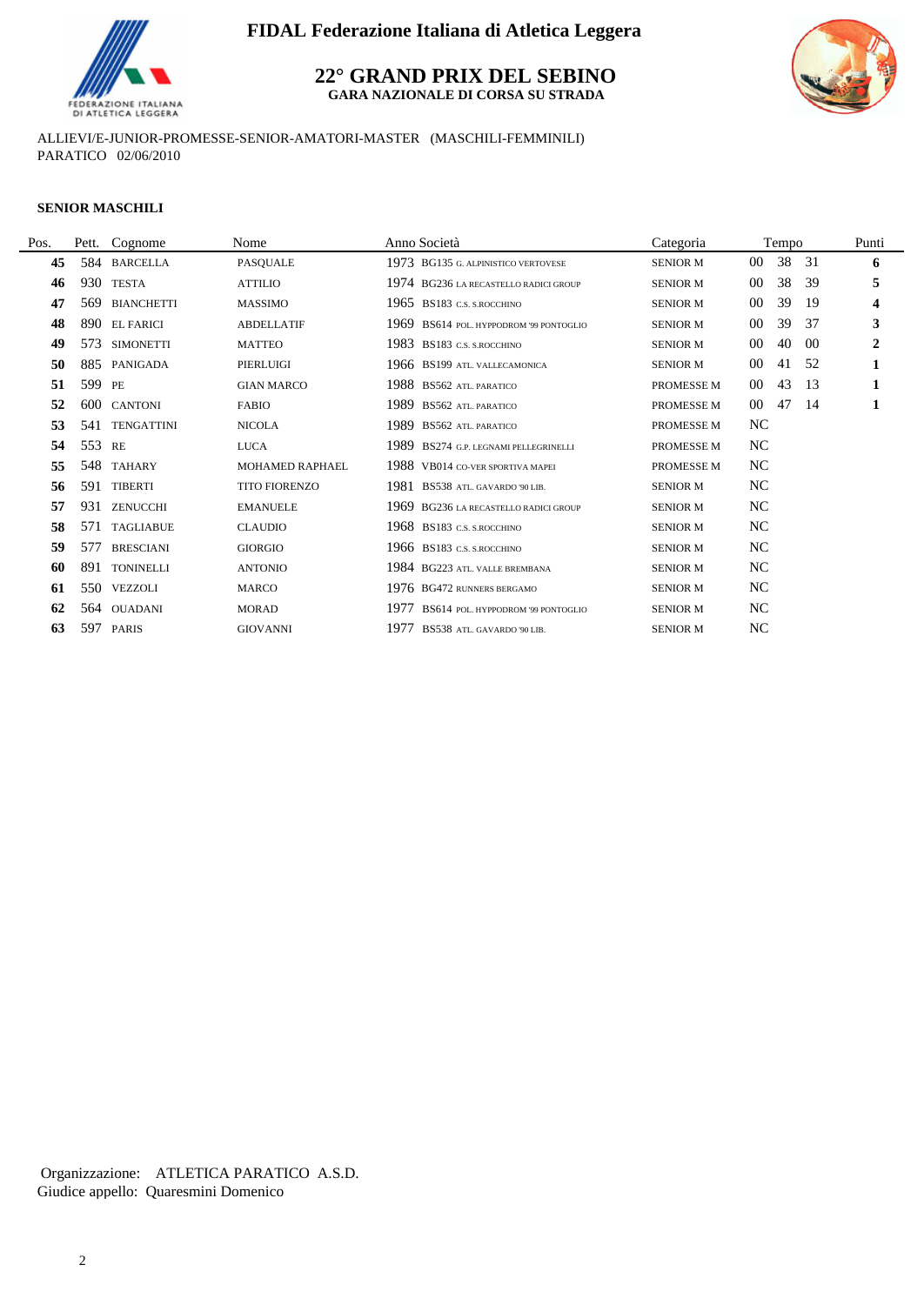

### **22° GRAND PRIX DEL SEBINO GARA NAZIONALE DI CORSA SU STRADA**



ALLIEVI/E-JUNIOR-PROMESSE-SENIOR-AMATORI-MASTER (MASCHILI-FEMMINILI) PARATICO 02/06/2010

#### **SENIOR MASCHILI**

 $\overline{a}$ 

| Pos. | Pett. Cognome  | Nome           | Anno Società                        | Categoria       | Tempo        |       |      | Punti |
|------|----------------|----------------|-------------------------------------|-----------------|--------------|-------|------|-------|
|      | 590 PALAMINI   | <b>MICHELE</b> | 1991 BG135 G. ALPINISTICO VERTOVESE | <b>JUNIOR M</b> | $00\,$       | 17 36 |      | 30    |
|      | 581 di marco   | <b>ALBERTO</b> | $1992$ BS183 C.S. S.ROCCHINO        | <b>JUNIOR M</b> | 00           | 18 07 |      | 29    |
|      | 3 547 BOSCANI  | <b>LUCA</b>    | 1991 PV110 ATL. CENTO TORRI PAVIA   | <b>JUNIOR M</b> | 19<br>$00\,$ |       | - 00 | 28    |
| 4    | 580 CASAGRANDE | COSMA          | 1991 BS183 C.S. S. ROCCHINO         | <b>JUNIOR M</b> | 19<br>00     |       | -43  | 27    |
|      | 5 544 BAMUNUGE | <b>ALVIN</b>   | 1992 BS355 U. ATL. VALTROMPIA       | <b>JUNIOR M</b> | 00           | 20 14 |      | 26    |
| 6    | 543 MINENI     | <b>MATTIA</b>  | 1992 BS355 U. ATL. VALTROMPIA       | <b>JUNIOR M</b> | $00\,$       | 21 23 |      | 25    |
|      | 582 MILESI     | <b>FABIO</b>   | 1992 BS183 C.S. S. ROCCHINO         | <b>JUNIOR M</b> | $00\,$       | 22 03 |      | 24    |
| 8    | 598 ALBERTI    | <b>ANDREA</b>  | 1992 BS562 ATL PARATICO             | <b>JUNIOR M</b> | 23<br>00     |       | -49  | 23    |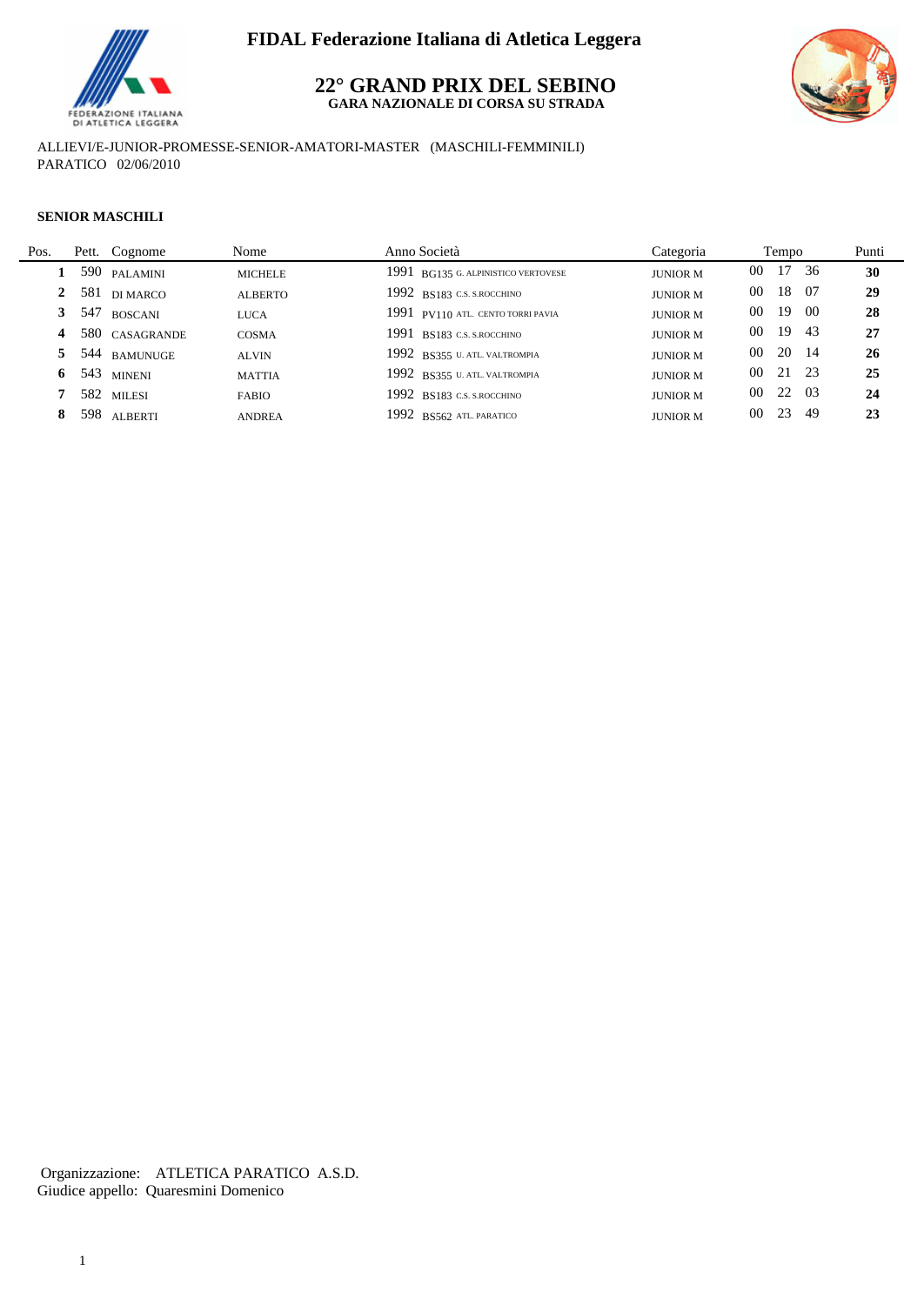

### **22° GRAND PRIX DEL SEBINO GARA NAZIONALE DI CORSA SU STRADA**



ALLIEVI/E-JUNIOR-PROMESSE-SENIOR-AMATORI-MASTER (MASCHILI-FEMMINILI) PARATICO 02/06/2010

#### **SENIOR MASCHILI**

| Pos.         | Pett. Cognome        | Nome             | Anno Società                            | Categoria      | Tempo            | Punti |
|--------------|----------------------|------------------|-----------------------------------------|----------------|------------------|-------|
|              | 785 rachik           | <b>YASSINE</b>   | 1993 BS614 POL. HYPPODROM '99 PONTOGLIO | <b>ALLIEVI</b> | 17 38<br>00      | 20    |
| $\mathbf{2}$ | 759 belli            | <b>GIACOMO</b>   | 1994 MI077 CUS PRO PATRIA MILANO        | <b>ALLIEVI</b> | 19<br>00<br>-45  | 19    |
|              | 760 FALCONETTI SCADU | <b>FRANCESCO</b> | 1994 MI077 CUS PRO PATRIA MILANO        | <b>ALLIEVI</b> | 20 18<br>00      | 18    |
| 4            | 723 BONAZZA          | <b>STEFANO</b>   | 1993 BS243 ATL. REBO GUSSAGO            | <b>ALLIEVI</b> | 20<br>- 30<br>00 | 17    |
| 5            | 718 TENGATTINI       | <b>MARCO</b>     | 1994 BS562 ATL PARATICO                 | <b>ALLIEVI</b> | 20<br>00<br>-41  | 16    |
| 6            | 773 boselli          | <b>GABRIELE</b>  | 1993 BS183 C.S. S. ROCCHINO             | <b>ALLIEVI</b> | 22 21<br>$00\,$  | 15    |
|              | 719 poli             | <b>FRANCESCO</b> | 1994 BS562 ATL PARATICO                 | <b>ALLIEVI</b> | 28 27<br>$00\,$  | 14    |
| 8            | 724 ANGELI           | <b>FABRIZIO</b>  | 1994 BS243 ATL. REBO GUSSAGO            | <b>ALLIEVI</b> | NC.              |       |
|              | 761 PASTORE          | <b>GUIDO</b>     | 1993 MI077 CUS PRO PATRIA MILANO        | <b>ALLIEVI</b> | NC.              |       |